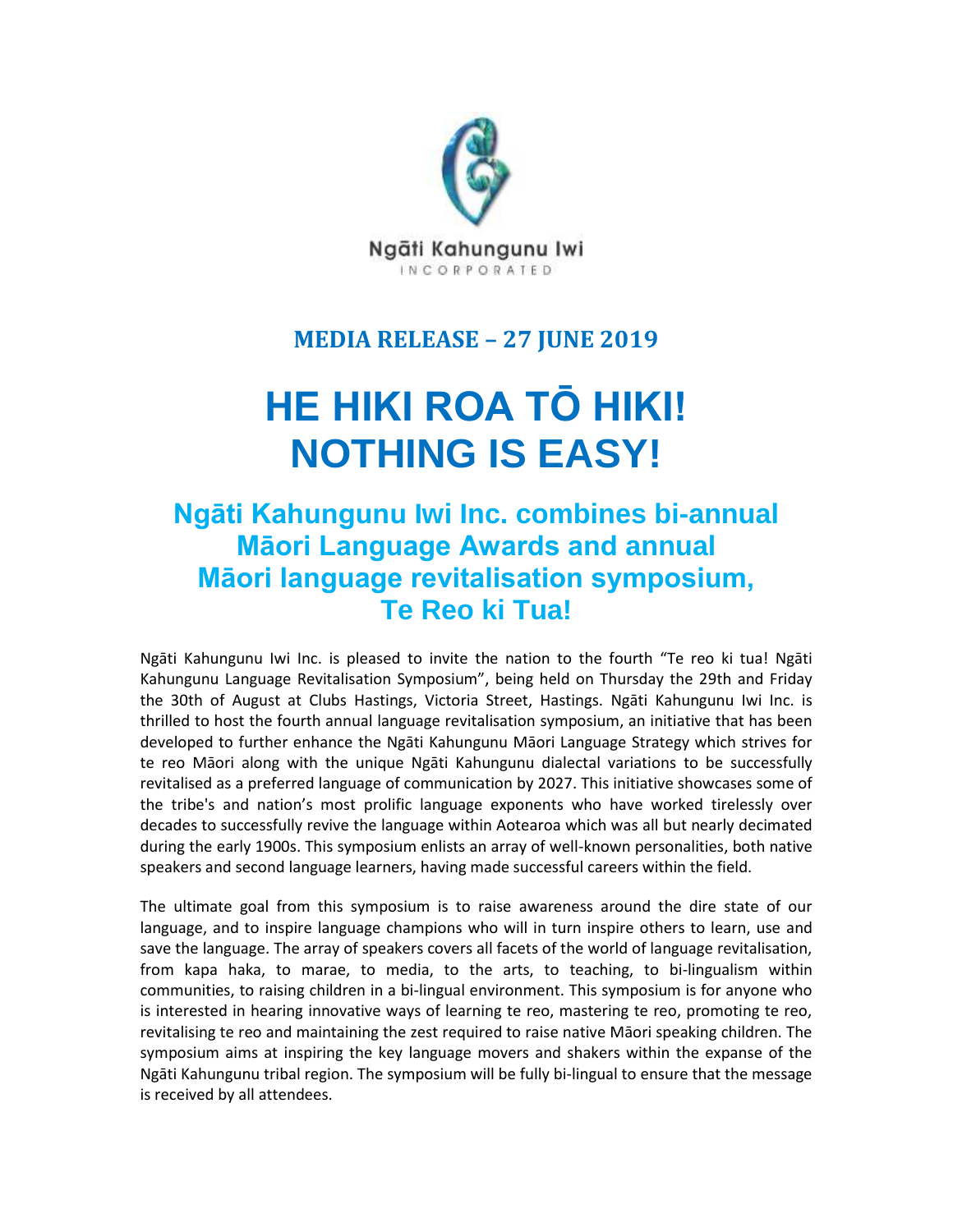The theme of this year's symposium is: *"He hiki roa tō hiki! – Nothing is easy!".* This symposium showcases some of Ngāti Kahungunu's and the nation's leading experts in the field. This symposium aims to inspire language champions by hearing first-hand the trials and tribulations faced by those in the field of language revitalisation, showcasing their innovative methods aimed at the successful retention of the language.

Ngāti Kahungunu Iwi Inc. is also proud to announce that nominations for this year's Ngāti Kahungunu Māori Language Awards are open. Nominations close on 5 July 2019 so please get in fast to nominate your language champions that align to the following 12 categories:

### **1. Te Hapori Whānui (Community)**

Ka whakawhiwhia tēnei taonga ki te rōpū whakaihuwaka o te reo Māori o roto i te hapori whānui Ngāti Kahungunu, arā, ko rātau tēnā:

- E whakapau kaha nei kia eke te reo Māori ki roto i te hapori.

- E whakapeto ngoi nei ki te whakatairanga i te reo Māori.

## **2. Te Whānau Whakaihuwaka (Inter-generational)**

Ka whakawhiwhia tēnei taonga ki te whānau whakaihuwaka o te reo Māori o roto i Ngāti Kahungunu, arā, ko rātau tēnā:

- E whakapeto ngoi nei kia noho ko te reo Māori hai reo tuatahi, ā, hai reo matua ki roto i te kāinga.

- E whakaheke mōtuhi nei kia pakeke mai ā rātau tamariki ki te reo Māori, ā, kia tangata whenua te reo ki roto i te kāinga.

- E whakaheke werawera nei kia whakarauoratia te reo Māori.

- He iho pūmanawa ki ngā kaimanako i te reo, ā, he tino kaha anō hoki ki te whakatairanga i te reo Māori i waenga i te hapori, i te kura, i te whānau, i te marae me te hapū.

# **3. Te Tira Hou o Te Reo Māori (Rangatahi)**

Ka whakawhiwhia tēnei taonga ki te rangatahi whakaihuwaka o te reo Māori o roto i Ngāti Kahungunu, arā, ko ia tēnā:

- E whakapeto ngoi nei kia nui kē atu te kōrerongia o te reo Māori i roto i te kura, i ngā whakanōhanga tāngata, i te hapori, i te marae, i te hapū rānei.

- E whakaheke mōtuhi nei kia pakari ake tōna anō reo, i tua atu rā i ngā mahi tonu kua whakaritea kētia nā e tōna kura, kua whakatakotongia rānei e te whakanōhanga mātauranga. - He iho pūmanawa ki ngā kaimanako i te reo, ā, he tino kaha anō hoki ki te whakatairanga i te reo Māori i waenga i te hapori, i te kura, i te whānau, i te marae me te hapū.

# **4. Te Manu Pāpāho (Broadcasting)**

Ka whakawhiwhia tēnei taonga ki te whakaihuwaka o te reo Māori o roto mai i ngā mahi pāpāho, i Ngāti Kahungunu, arā, ko ia tēnā:

- I kōkiri nei i ngā kaupapa tāpua reo Māori i waenga i te hapori, i ngā whānau, i ngā marae, i ngā mahi pāpāho rānei.

- E kaha kōkiri nei i ngā kaupapa whakawhanake reo mā roto mai i ngā mahi pāpāho.

# **5. Te Kete Aronui o Ngā Toi (Arts)**

Ka whakawhiwhia tēnei taonga ki te whakaihuwaka o te reo Māori o roto mai i ngā mahi Toi, i Ngāti Kahungunu, arā, ko ia tēnā:

- I kōkiri nei i ngā kaupapa tāpua reo Māori i waenga i te hapori, i ngā whānau, i ngā marae, i ngā mahi Toi rānei.

- E kaha kōkiri nei i ngā kaupapa whakawhanake reo mā roto mai i ngā mahi Toi.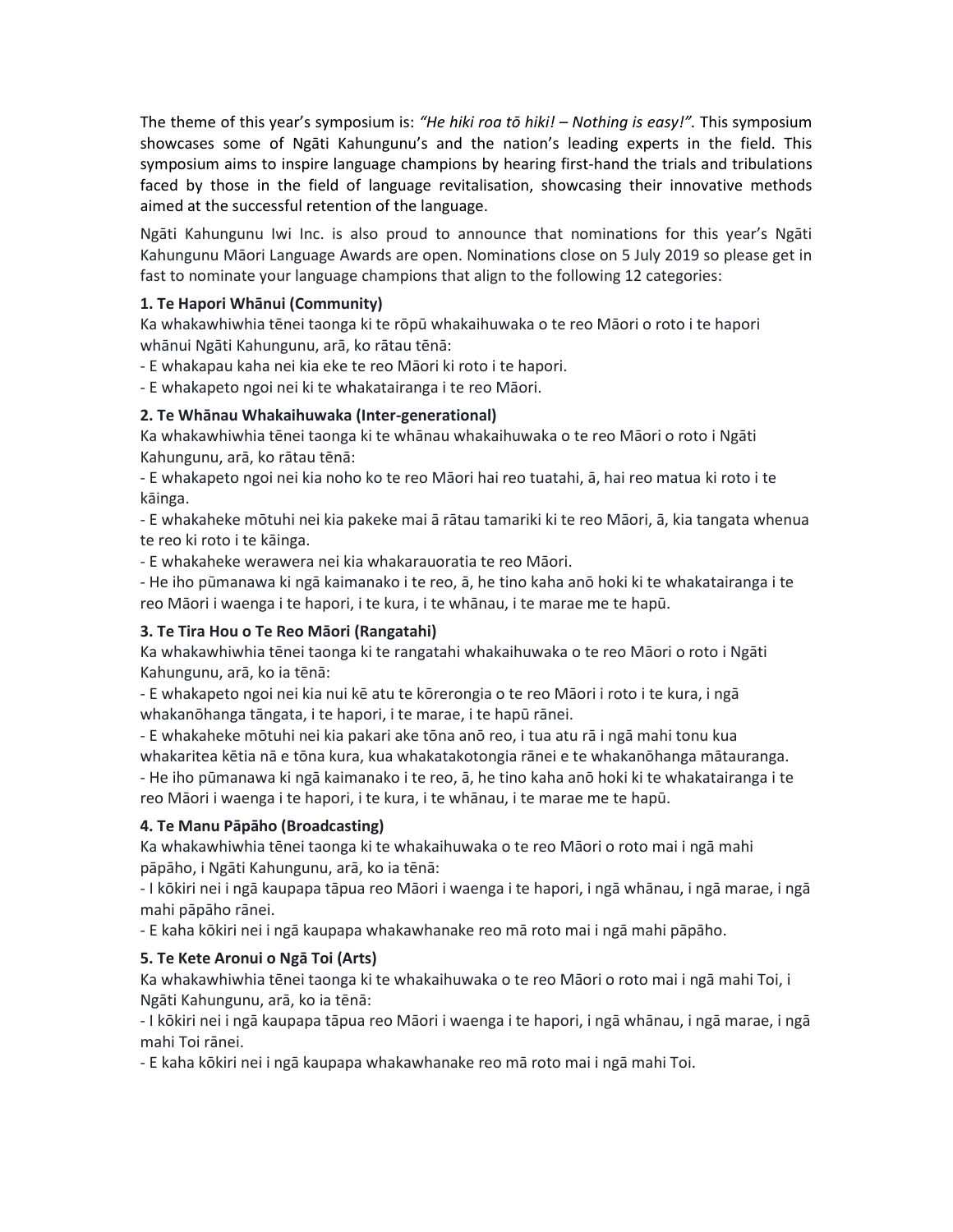#### **6. Te Ahorangi o Te Kupu (Teacher)**

Ka whakawhiwhia tēnei taonga ki te Ahorangi o te kupu (e whakaako tonu ana, kua heke iho rānei i tana tūranga kaiwhakaako) o roto o Ngāti Kahungunu nei, arā, e:

- Angitū ana ngā mahi reo Māori a ana ākonga.

- Whakamahia ana ngā momo rautaki, ngā momo waihanga whakaako hoki hai kawe i te reo.

- Tae tinana atu ana ki ngā kaupapa whakapakari reo Māori, ki ngā kaupapa whakawhanake pūkenga whakaako reo rānei.

#### **7. Te Tahito o Te Reo Māori (Kaumātua) – Male and Female**

Ka whakawhiwhia tēnei taonga ki te tautōhito o te reo (koroua mai, kuia mai), o roto o Ngāti Kahungunu, arā, e:

- Whakatangetange riaka ana ki te whakarauora i te reo o roto i te hapori, i te whānau, i te hapū, i te marae, i te iwi rānei.

- E kōkiri ana i ngā kaupapa tāpua reo Māori i roto i te hapori, i ngā whānau, i ngā marae, i ngā hapū rānei.

- Atawhai, e taunaki ana i ngā kaupapa e tū tangata ai ā tātau rangatira o āpōpō.

- Mātau ana ki te reo Māori.

#### **8. Te Kaikōkiri o Te Reo Māori (Marae)**

Ka whakawhiwhia tēnei taonga ki te marae e kōkiri ana i te oranga tonutanga o te reo i roto o Ngāti Kahungunu, koia e;

- Ārahi ana i ngā kaupapa tāpua reo Māori i roto i te hapū me te marae.

- E kaha nei ki te ārahi i ngā kaupapa whakawhanake reo mō te painga o te hapū me te marae.

- E tino manawanui nei ki te kaupapa o te whakarauora i te reo Māori.

#### **9. Te Kahukura o Te Reo (Wahine)**

Ka whakawhiwhia tēnei taonga ki te Kahukura o te reo, o roto mai i Ngāti Kahungunu.

#### **10. Te Āwhiorangi o Te Reo (Tāne)**

Ka whakawhiwhia tēnei taonga ki te Āwhiorangi o te reo, o roto mai i Ngāti Kahungunu.

**Please note:** This year the Ngā Tohu Reo will be held throughout the Symposium on 29 & 30 August 2019. Koha Entry. **There is no dinner this year as there has been in previous years.**

Nominations for the Ngā Tohu Reo can be made via: [https://www.kahungunu.iwi.nz/nga-tohu](https://www.kahungunu.iwi.nz/nga-tohu-reo?fbclid=IwAR0P6PSFw3ML6FMdQi7PuaYmEz-KkwpZ4jlAhRo0t0reJqW6qn6cVgc29Z8)[reo](https://www.kahungunu.iwi.nz/nga-tohu-reo?fbclid=IwAR0P6PSFw3ML6FMdQi7PuaYmEz-KkwpZ4jlAhRo0t0reJqW6qn6cVgc29Z8)

The registration cost is koha. Please register your interest a[t https://www.kahungunu.iwi.nz/te](https://www.kahungunu.iwi.nz/te-reo-symposium)[reo-symposium](https://www.kahungunu.iwi.nz/te-reo-symposium) or (06) 876 2718.

Nau mai! Haere mai! Karawhiti mai!

For more information regarding *He hiki roa tō hiki! Nothing is easy!* contact:

Jeremy MacLeod – Director of Te Reo, Tikanga & Mātauranga jeremy@kahungunu.iwi.nz Ngāti Kahungunu Iwi Incorporated Ph: (06) 8762718 or 0800 524 864